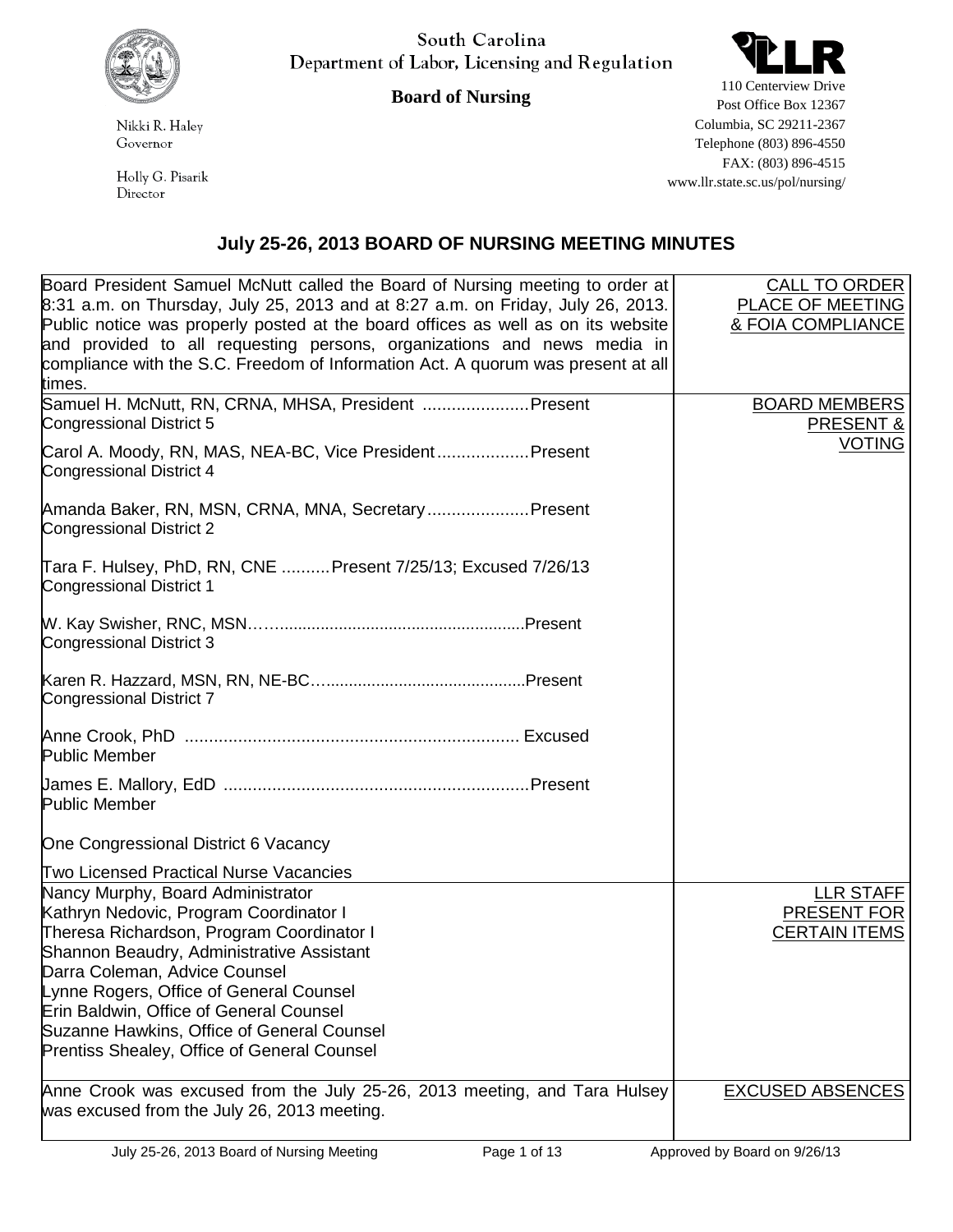|                      | The July 25-26, 2013 Board of Nursing Meeting Regular Agenda was presented<br>for the Board's review and approval.                                      | APPROVAL OF AGENDA                   |
|----------------------|---------------------------------------------------------------------------------------------------------------------------------------------------------|--------------------------------------|
|                      | A motion was made by Tara Hulsey to approve the Regular Agenda as<br>presented. Karen Hazzard seconded the motion. The motion carried unanimously.      | <b>MOTION</b>                        |
|                      | The Consent Agenda for the July 25-26, 2013 Board of Nursing Meeting was<br>presented for the Board's review and approval/acceptance as information.    | APPROVAL OF CONSENT<br><b>AGENDA</b> |
|                      | a) For Acceptance: February 1, 2013 Advanced Practice<br><b>Committee Meeting Minutes</b>                                                               |                                      |
|                      | b) For Information: NCSBN Morning Briefing May 3, 2013                                                                                                  |                                      |
|                      | c) For Information: NCSBN Morning Briefing May 10, 2013                                                                                                 |                                      |
|                      | d) For Information: NCSBN Morning Briefing May 14, 2013                                                                                                 |                                      |
|                      | e) For Information: Prime Policy Group Affordable Care<br>Act: Implementation Update                                                                    |                                      |
| f)                   | For Information: NCSBN Meeting with Mary Wakefield<br>Administrator<br>Health<br><b>Resources</b><br><b>Services</b><br>&<br>Administration (HRSA)      |                                      |
|                      | g) For Information: NCSBN Morning Briefing May 21, 2013                                                                                                 |                                      |
|                      | h) For Information: Federation of State Medical Boards to<br>Explore Use of Interstate Compact for Physician<br>Licensure                               |                                      |
| i)                   | For Information: Council for Healthcare Regulatory<br><b>Excellence Right-touch Regulation</b>                                                          |                                      |
| j)                   | For Information: HIPDB & NPDB Merger                                                                                                                    |                                      |
|                      | k) For Information: NCSBN Morning Briefing June 11,<br>2013                                                                                             |                                      |
| $\vert$              | For Information:<br>Important Note Regarding NLN<br>Accreditation                                                                                       |                                      |
|                      | m) For Information: NCSBN Morning Briefing June 19,<br>2013                                                                                             |                                      |
|                      | n) For Information: Budget (on table)                                                                                                                   |                                      |
|                      |                                                                                                                                                         | <b>MOTION</b>                        |
|                      | A motion was made by Amanda Baker to approve the Consent Agenda as<br>presented. Tara Hulsey seconded the motion. The motion carried unanimously.       |                                      |
| review and approval. | The May 16-17, 2013 Board Meeting minutes were presented for the Board's                                                                                | APPROVAL OF MINUTES                  |
| unanimously.         | A motion was made by Karen Hazzard to approve the May 16-17, 2013 meeting<br>minutes as presented. Amanda Baker seconded the motion. The motion carried | <b>MOTION</b>                        |
|                      |                                                                                                                                                         |                                      |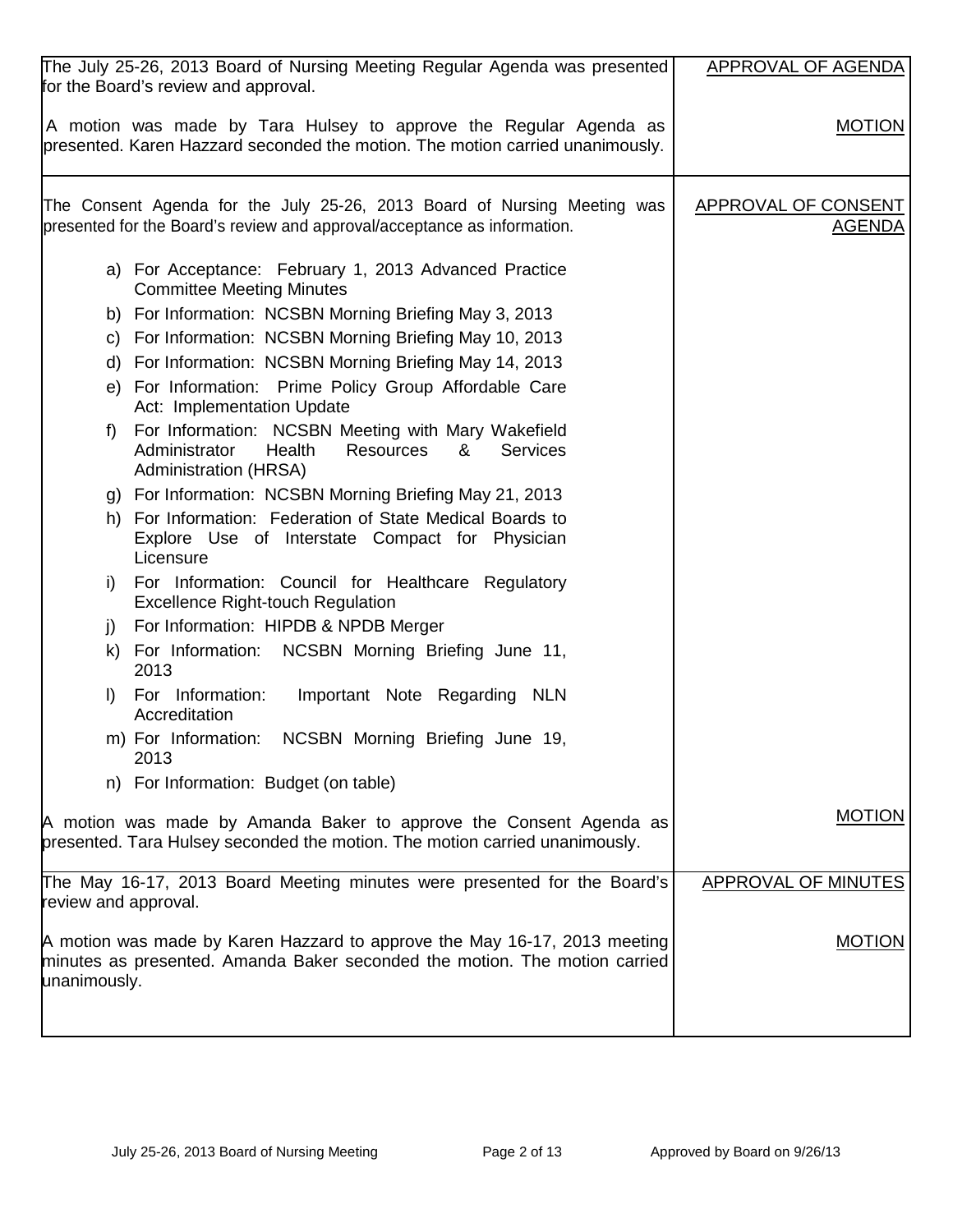| Mark Sanders, Chief Investigator for the Office of Investigations and Enforcement<br>(OIE) presented the Investigative Review Committee (IRC) Report with<br>recommendations from its meetings held since the May 2013 Board meeting. The<br>Disciplinary Sanctions Guidelines Matrix is used by the IRC in making these<br>recommendations.         | OFFICE OF<br><b>INVESTIGATONS AND</b><br><b>ENFORCEMENT (OIE)</b><br><b>INVESTIGATIVE REVIEW</b><br><b>COMMITTEE (IRC)</b><br><b>REPORT</b> |
|------------------------------------------------------------------------------------------------------------------------------------------------------------------------------------------------------------------------------------------------------------------------------------------------------------------------------------------------------|---------------------------------------------------------------------------------------------------------------------------------------------|
| A motion was made by Amanda Baker to approve 14 cases for Dismissal as<br>recommended by the Investigative Review Committee (IRC). Kay Swisher<br>seconded the motion. The motion carried unanimously.                                                                                                                                               | <b>MOTION</b>                                                                                                                               |
| A motion was made by Tara Hulsey to approve two cases for Dismissal - Cease<br>and Desist as recommended by the Investigative Review Committee (IRC). Kay<br>Swisher seconded the motion. The motion carried unanimously.                                                                                                                            | <b>MOTION</b>                                                                                                                               |
| A motion was made by Carol Moody to approve 69 cases for Formal Complaint as<br>recommended by the Investigative Review Committee (IRC). Amanda Baker<br>seconded the motion. The motion carried unanimously.                                                                                                                                        | <b>MOTION</b>                                                                                                                               |
| A motion was made by Kay Swisher to approve five cases for dismissal with a<br>Letter of Caution as recommended by the Investigative Review Committee (IRC).<br>Tara Hulsey seconded the motion. The motion carried unanimously.                                                                                                                     | <b>MOTION</b>                                                                                                                               |
| Mr. Sanders stated that there were no new statistics to report, and that statistics<br>for the 2nd quarter will be provided at the September 2013 meeting.                                                                                                                                                                                           |                                                                                                                                             |
| At its May 15, 2008 meeting, the Board of Nursing voted to continue full approval<br>for the Williamsburg Technical College practical nursing program for 5 years<br>(based on the February 12, 2008 survey report).                                                                                                                                 | WILLIAMSBURG<br><b>TECHNICAL COLLEGE</b>                                                                                                    |
| The Williamsburg Technical College practical nursing program site survey was<br>conducted on March 27, 2013 regarding continuing full approval. The site survey<br>report and response materials from Williamsburg Technical College were<br>bresented to the Board for review.                                                                      |                                                                                                                                             |
| Heather Anderson, Department Head, Nursing, and Clifton Elliott, VP of Academic<br>Affairs, Williamsburg Technical College appeared before the Board to discuss the<br>survey and respond to questions.                                                                                                                                              |                                                                                                                                             |
| Discussion included but was not limited to Heather Anderson completing her<br>master's degree, changing the job description of the Nursing Department Head to<br>reflect a required master's degree, ensuring consistency in catalogs and<br>handbooks, faculty professional development, replacing outdated library books<br>and aggregating data.  |                                                                                                                                             |
| A motion was made by Karen Hazzard to grant Williamsburg Technical College<br>continuing approval for a time period of five years. Tara Hulsey seconded the<br>motion. The motion carried unanimously.                                                                                                                                               | <b>MOTION</b>                                                                                                                               |
| At its November 17, 2011 meeting, the Board of Nursing voted to allow the<br>University of South Carolina (USC) Columbia College of Nursing to move forward<br>with the experimental project of using associate degree nurses as clinical teachers<br>in a future DEU (Designated Education Unit) model and to report to the board<br>November 2012. | USC COLUMBIA - DEU<br><b>PROJECT STATUS</b><br><b>UPDATE REPORT</b>                                                                         |
|                                                                                                                                                                                                                                                                                                                                                      |                                                                                                                                             |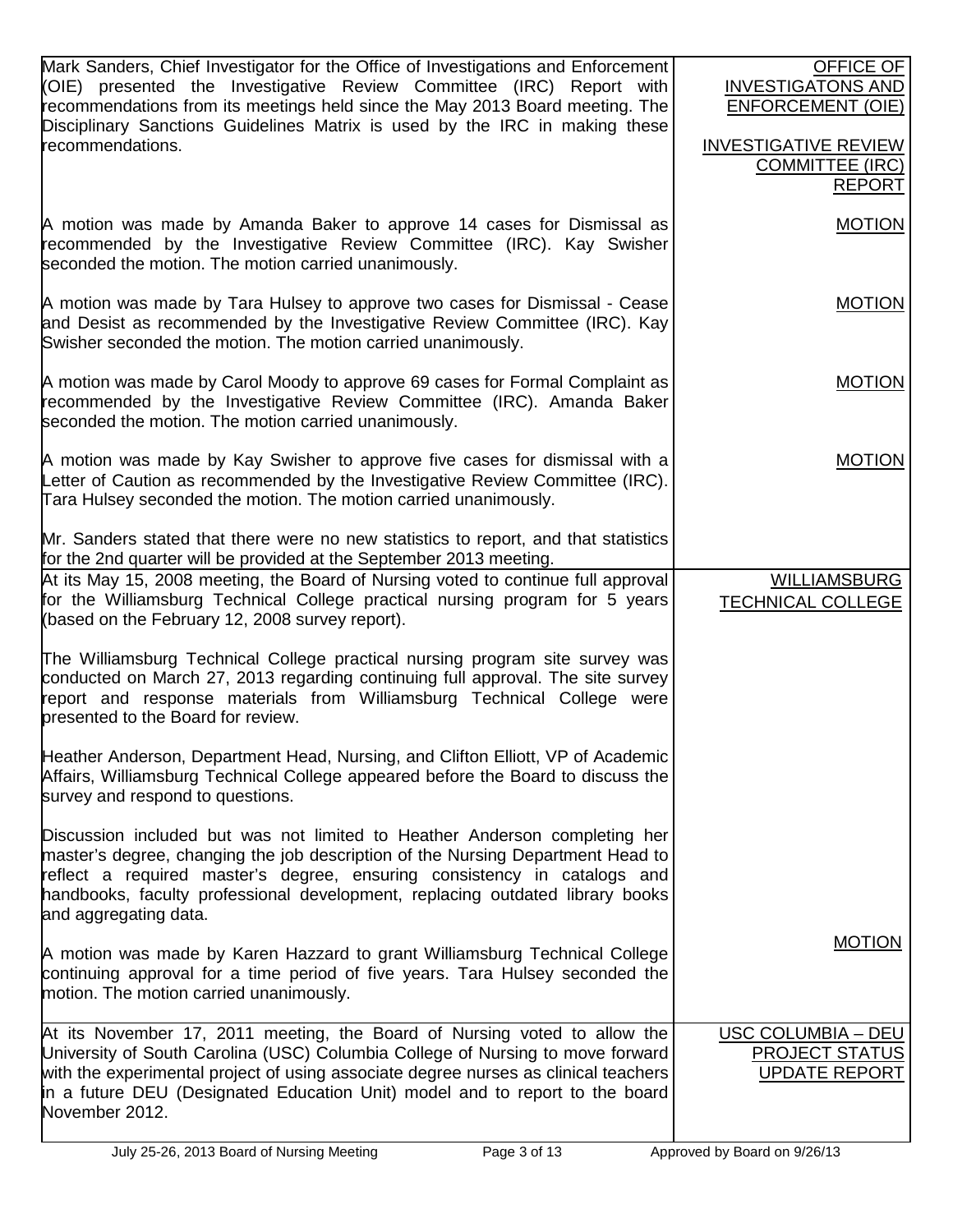| Dr. Jeannette Andrews, Dean and Dr. Stephanie Burgess, Associate Dean,<br>College of Nursing, USC Columbia appeared before the Board to present USC<br>Columbia's DEU project status update report and to respond to questions.                                                                                                                                                              |                                                                                                                                   |
|----------------------------------------------------------------------------------------------------------------------------------------------------------------------------------------------------------------------------------------------------------------------------------------------------------------------------------------------------------------------------------------------|-----------------------------------------------------------------------------------------------------------------------------------|
| Discussion included but was not limited to USC Columbia ending the DEU project,<br>their grant ending, results from the DEU project and whether the school would<br>reconsider the DEU program if it was more cost effective.                                                                                                                                                                |                                                                                                                                   |
| A motion was made by Tara Hulsey to accept USC Columbia's report as<br>presented. Kay Swisher seconded the motion. The motion carried unanimously.                                                                                                                                                                                                                                           | <b>MOTION</b>                                                                                                                     |
| Dr. Jeannette Andrews, Dean and Dr. Stephanie Burgess, Associate Dean,<br>College of Nursing, USC Columbia appeared before the Board to clarify Out of<br>State/International DNP student licensure.                                                                                                                                                                                         | OUT OF<br>STATE/INTERNATIONAL<br><b>DNP STUDENT</b><br><b>LICENSURE</b>                                                           |
| Discussion included but was not limited to doctoral students licensed in other<br>states and countries not needing a South Carolina license if they are not<br>completing clinicals in South Carolina, the increase in out-of-state and<br>international students interested in the USC Columbia programs and the online/in<br>person model of USC Columbia's doctoral programs.             | <b>CLARIFICATION</b>                                                                                                              |
| A motion was made by Tara Hulsey to clarify licensing requirements for online<br>doctoral programs that students licensed in another state or country will not need<br>to be licensed in South Carolina if the clinical/research experiences are being<br>completed in the state/country of licensure where they reside. Kay Swisher<br>seconded the motion. The motion carried unanimously. | <b>MOTION</b>                                                                                                                     |
| At its May 3, 2013 meeting, the Advanced Practice Committee (APC)<br>reviewed/discussed AO #43 and recommended the Board approve as presented<br>with no changes.                                                                                                                                                                                                                            | AO #43                                                                                                                            |
| A motion was made by Amanda Baker to approve AO #43 with no changes as<br>presented. Kay Swisher seconded the motion. The motion carried unanimously.                                                                                                                                                                                                                                        | <b>MOTION</b>                                                                                                                     |
| At its May 3, 2013 meeting, the APC reviewed its bylaws and membership chart<br>and recommended changing the month for electing officers from December to<br>November in both documents to reflect the APC meeting dates.                                                                                                                                                                    | <b>PROPOSED REVISION</b><br><b>ADVANCED PRACTICE</b><br><b>COMMITTEE BYLAWS</b>                                                   |
| A motion was made by Kay Swisher to accept proposed revisions to the APC<br>bylaws as presented. Tara Hulsey seconded the motion. The motion carried<br>unanimously.                                                                                                                                                                                                                         | <b>MOTION</b>                                                                                                                     |
| At its May 3, 2013 meeting, the APC voted to add Adult-Gero Acute Care NP to<br>the ANCC and AACN certifications and to forward the revised certification list with<br>these additions to the Board for approval.                                                                                                                                                                            | <b>PROPOSED REVISION</b><br><b>FOR BOARD APPROVED</b><br><b>ADVANCED PRACTICE</b><br><b>CERTIFICATION</b><br><b>ORGANIZATIONS</b> |
| A motion was made by Tara Hulsey to accept the addition of Adult-Gero Acute<br>Care NP to the list of certifications for ANCC and AACN. Amanda Baker seconded<br>the motion. The motion carried unanimously.                                                                                                                                                                                 | <b>MOTION</b>                                                                                                                     |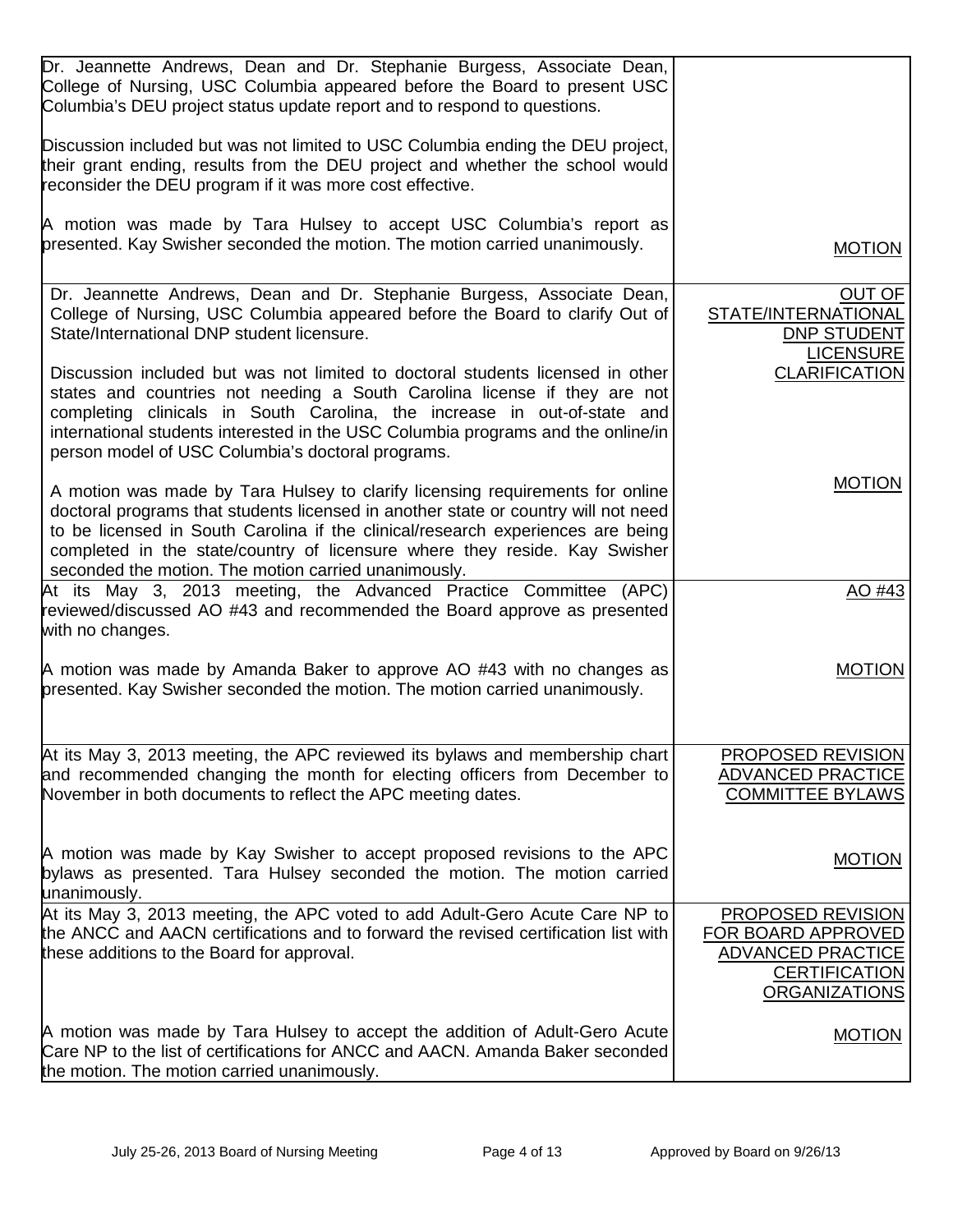| The 2014 Board of Nursing meeting calendar was presented to the Board for<br>review.                                                                                                                                                                                                                                                                                                                                                                                      | ADMINISTRATOR'S<br>REPORT - 2014 BOARD<br>OF NURSING MEETING<br><b>CALENDAR</b>                                                                    |
|---------------------------------------------------------------------------------------------------------------------------------------------------------------------------------------------------------------------------------------------------------------------------------------------------------------------------------------------------------------------------------------------------------------------------------------------------------------------------|----------------------------------------------------------------------------------------------------------------------------------------------------|
| A motion was made by Carol Moody to accept the Board of Nursing meeting<br>calendar for 2014 as presented. Kay Swisher seconded the motion. The motion<br>carried unanimously.                                                                                                                                                                                                                                                                                            | <b>MOTION</b>                                                                                                                                      |
| At its June 14, 2013 meeting, the Pain Management Collaborative Task Force<br>voted to defer consideration of a recommendation regarding this item exclusively<br>to the Board of Nursing for a resolution.                                                                                                                                                                                                                                                               | <b>PAIN MANAGEMENT</b><br><b>COLLABORATIVE TASK</b><br><b>FORCE - CAN LICENSED</b>                                                                 |
| The task force discussed/recommended that the Board of Nursing clarify the<br>following: 1) that AO #50 is limited to school settings and 2) that the Board of<br>Nursing minutes from November 17, 2011 (page 6 Midazolam - School Setting)<br>and September 30, 2010 (page 6 - Administration of Intranasal Versed in School<br>Settings) reflect the Board of Nursing's official action regarding an agenda item<br>presented for the school setting.                  | <b>RNS AND LPNS</b><br><b>ADMINISTER</b><br><b>SUBLINGUAL, BUCCAL OR</b><br><b>INTRANASAL MIDAZOLAM</b><br>(VERSED) IF ORDERED BY<br>A LICENSED SC |
| Discussion included but was not limited to AO #50 and the times that Versed has<br>been addressed in past meetings, as well as the discussion held at the June 14,<br>2013 Pain Management Collaborative Task Force meeting.                                                                                                                                                                                                                                              | PHYSICIAN?                                                                                                                                         |
| A motion was made by Carol Moody to clarify that AO #50 is limited to school<br>settings and that the Board of Nursing minutes from November 17, 2011 (page 6<br>Midazolam – School Setting) and September 30, 2010 (page 6 – Administration<br>of Intranasal Versed in School Settings) reflect the Board of Nursing's official<br>action regarding an agenda item presented for the school setting. Tara Hulsey<br>seconded the motion. The motion carried unanimously. | <b>MOTION</b>                                                                                                                                      |
| The Office of the Attorney General's (AG) opinion regarding APRN dispensing<br>was presented to the Board.                                                                                                                                                                                                                                                                                                                                                                | <b>AG'S OPINION</b><br><b>REGARDING APRN</b><br><b>DISPENSING</b>                                                                                  |
| Discussion included but was not limited to the definition of "dispense," the matter<br>of ownership of medications, when the Boards of Pharmacy and Medical<br>Examiners will review the same issue and the origin of the AG's opinion.                                                                                                                                                                                                                                   |                                                                                                                                                    |
| A motion was made by Tara Hulsey to defer action on this item until the Board of<br>Pharmacy takes action on the AG's opinion regarding APRN dispensing. James<br>Mallory seconded the motion. The motion carried unanimously.                                                                                                                                                                                                                                            | <b>MOTION</b>                                                                                                                                      |
| Proposed revisions to the Guidelines for Approval of Non-Routine Licensure<br>Renewal Applications were presented to the Board for review.                                                                                                                                                                                                                                                                                                                                | <b>PROPOSED REVISIONS -</b><br><b>GUIDELINES FOR</b>                                                                                               |
| Discussion included but was not limited to proposed process changes from the<br>last renewal cycle and proposed changes to the types of offenses that can be<br>approved at the administrative level.                                                                                                                                                                                                                                                                     | <b>APPROVAL OF NON-</b><br><b>ROUTINE LICENSURE</b><br>RENEWAL APPLICATIONS                                                                        |
| A motion was made by Tara Hulsey to approve the revised guidelines for<br>approval of non-routine licensure renewal applications as presented and to<br>designate decisions to Board staff as outlined in the guidelines. Carol Moody<br>seconded the motion. The motion carried unanimously.                                                                                                                                                                             | <b>MOTION</b>                                                                                                                                      |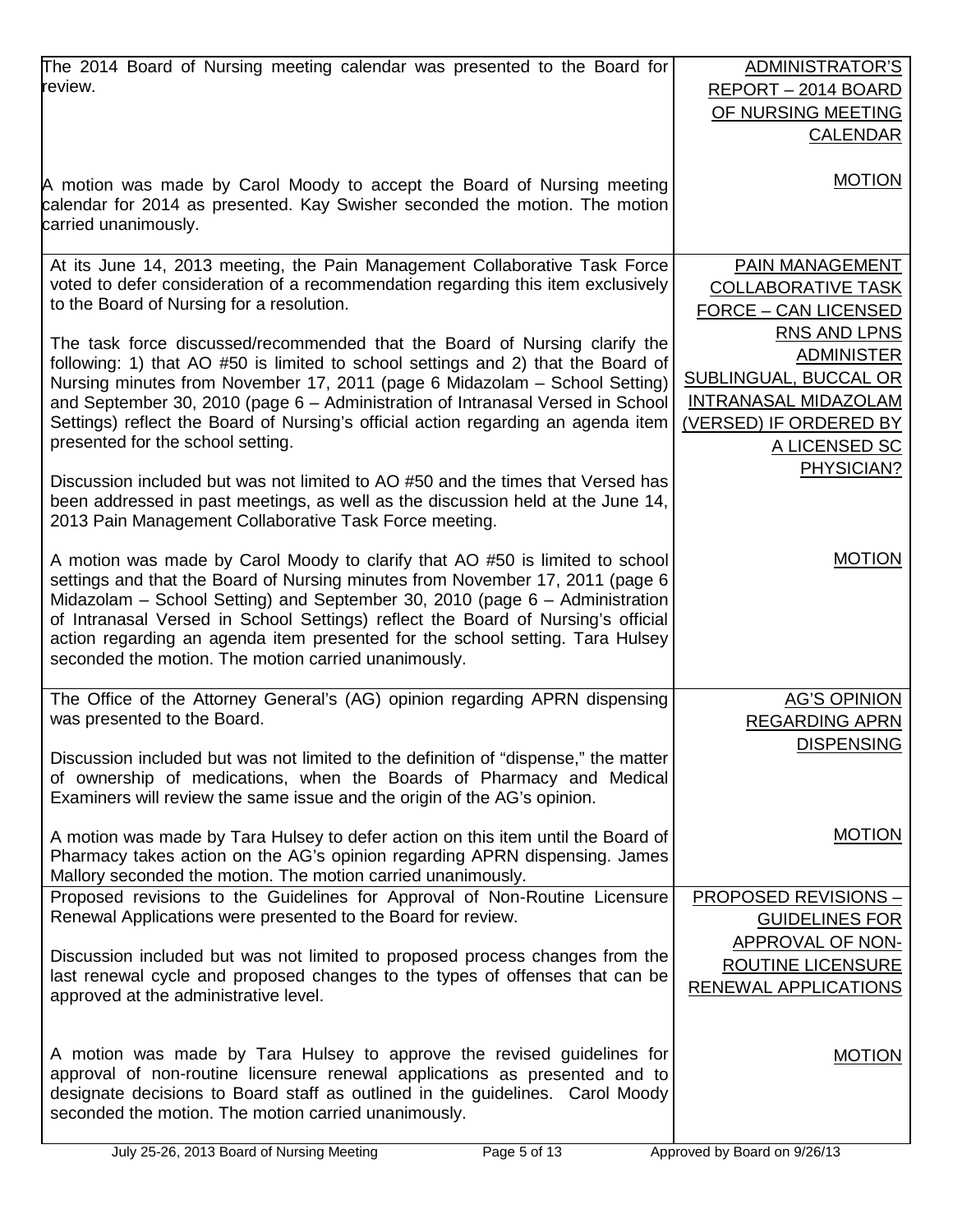| A proposed Guidelines for Processing Nurse Licensee CBC Updates "Rap-Back"<br>Program policy was presented to the Board for review.                                                                                                                                                                                                                                                                                                                                                                                                       | PROPOSED "RAP-BACK"<br><b>POLICY</b>                                                                                       |
|-------------------------------------------------------------------------------------------------------------------------------------------------------------------------------------------------------------------------------------------------------------------------------------------------------------------------------------------------------------------------------------------------------------------------------------------------------------------------------------------------------------------------------------------|----------------------------------------------------------------------------------------------------------------------------|
| Discussion included but was not limited to discussion of the Rap-Back program --<br>SLED providing updated background information on licensee fingerprints on file,<br>and the processing of this information.                                                                                                                                                                                                                                                                                                                            |                                                                                                                            |
| A motion was made by Karen Hazzard to accept the processing nurse licensee<br>CBC update Rap-Back program and the associated proposed policy guidelines.<br>James Mallory seconded the motion. The motion carried unanimously.                                                                                                                                                                                                                                                                                                            | <b>MOTION</b>                                                                                                              |
| Ruth Mustard, Nurse Executive, Wm. Jennings Bryan Dorn VA Medical Center<br>appeared before the Board to discuss changes to APRN practice in the veterans<br>administration (VA).                                                                                                                                                                                                                                                                                                                                                         | <b>NURSE PRACTITIONERS</b><br><b>IN THE VA</b>                                                                             |
| Discussion included but was not limited to the VA moving towards APRN<br>independent roles, expected revisions to the VA nursing handbook, APRN roles in<br>VA facilities and expected timeline of implementation.                                                                                                                                                                                                                                                                                                                        |                                                                                                                            |
| A motion was made by Kay Swisher to accept Ms. Mustard's report as information.<br>Karen Hazzard seconded the motion. The motion carried unanimously.                                                                                                                                                                                                                                                                                                                                                                                     | <b>MOTION</b>                                                                                                              |
| Larry Gore, CEO, Bee Healthy Medical Weight Loss Clinic appeared before the<br>Board to request a waiver of the APRN physician supervision mileage restriction.<br>Discussion included but was not limited to the nature of the APRN role in the Bee<br>Healthy clinics, the proposed distance between the physician and APRNs and the<br>fact that their physician will never supervise more than three APRNs at any one<br>time.                                                                                                        | <b>REQUEST FOR WAIVER</b><br>OF MILEAGE<br><b>RESTRICTION - BEE</b><br><b>HEALTHY MEDICAL</b><br><b>WEIGHT LOSS CLINIC</b> |
| A motion was made by Kay Swisher to grant a waiver of the supervision mileage<br>restriction for Bee Healthy Medical Weight Loss Clinic for the request as presented<br>at this meeting. Tara Hulsey seconded the motion. The motion carried<br>unanimously.                                                                                                                                                                                                                                                                              | <b>MOTION</b>                                                                                                              |
| Note: If approved by the Board of Nursing, the request must also be reviewed by<br>the Board of Medical Examiners. $(\frac{20.33}{20.33})$ (52) " When application is made for more<br>than three NP's, CNM's, or CNS's to practice with one physician, or when a NP, CNM, or CNS is<br>performing delegated medical acts in a practice site greater than forty-five miles from the<br>physician, the Board of Nursing and Board of Medical Examiners shall each review the<br>application to determine if adequate supervision exists.") |                                                                                                                            |
| Mark Sanders and Sparky Almarode, Office of Investigations and Enforcement<br>(OIE), Lynne Rogers and Larry Atkins, Office of General Counsel (OGC), and<br>Darra Coleman, Advice Counsel presented information to the Board regarding the<br>complaint and disciplinary process.                                                                                                                                                                                                                                                         | <b>COMPLAINT</b><br>PROCESS/FOIA                                                                                           |
| Discussion included but was not limited to the drug diversion investigation<br>process, process for utilizing expert reviewers during the investigation process,<br>services that Advice Counsel provides to the Board, actions the Board are<br>authorized to take, confidentiality of board materials, discussing Board business<br>only when in the meeting and recusing when necessary.                                                                                                                                               |                                                                                                                            |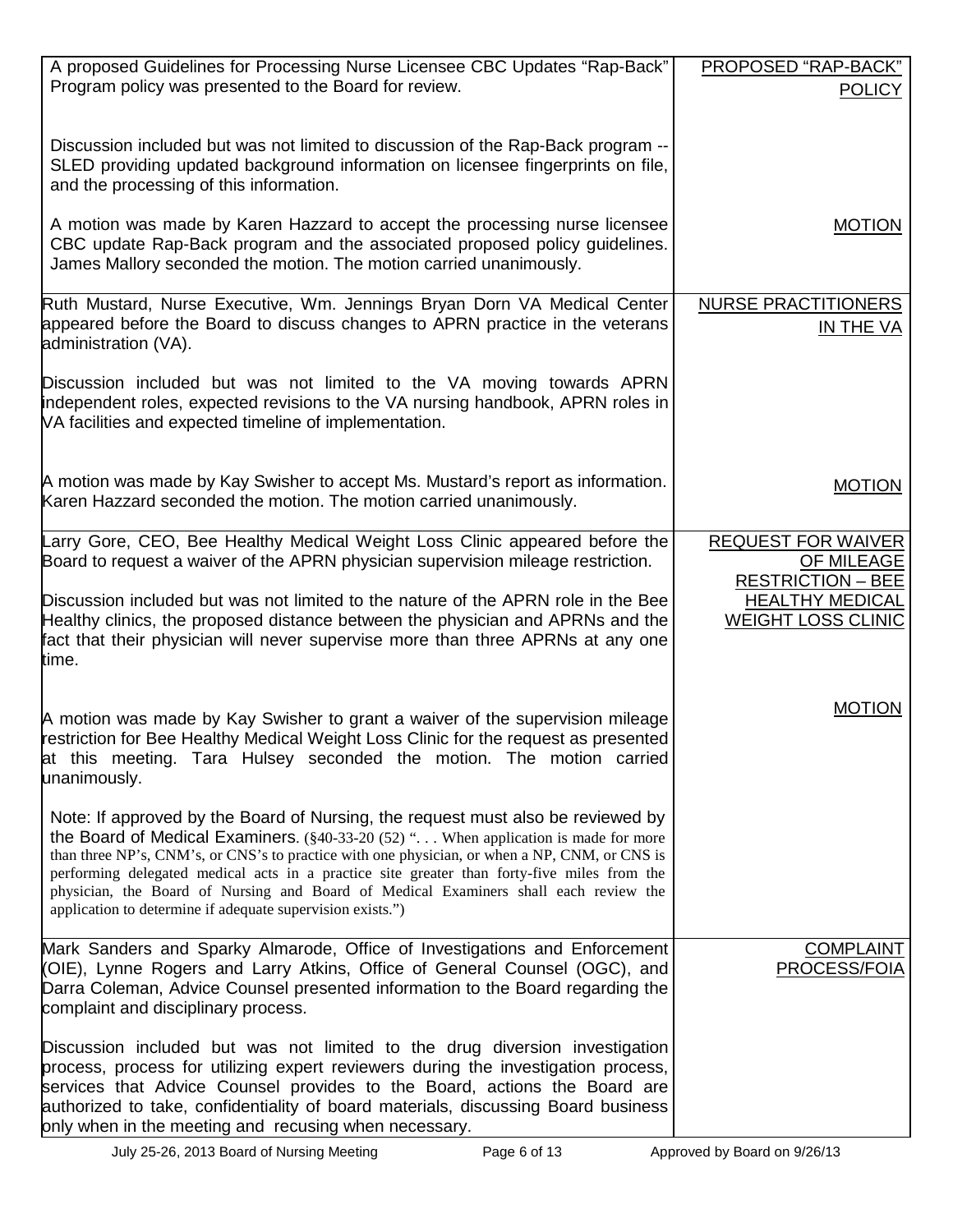| A motion was made Amanda Baker to accept the presentation as information.<br>Tara Hulsey seconded the motion. The motion carried unanimously.                                                                                                                                                                                                              | <b>MOTION</b>                                                                |
|------------------------------------------------------------------------------------------------------------------------------------------------------------------------------------------------------------------------------------------------------------------------------------------------------------------------------------------------------------|------------------------------------------------------------------------------|
|                                                                                                                                                                                                                                                                                                                                                            | <b>RECOVERING</b><br>PROFESSIONAL<br>PROGRAM/SERVICES<br>(EXECUTIVE SESSION) |
| A motion was made by Amanda Baker to go into executive session for the purpose<br>of receiving legal counsel and to have Nancy Murphy, Kathryn Nedovic, Mark<br>Sanders and Sparky Almarode remain for executive session. Tara Hulsey<br>seconded the motion. The motion carried unanimously.                                                              | <b>MOTION</b>                                                                |
| A motion was made by Kay Swisher to leave executive session. Amanda Baker<br>seconded the motion. The motion carried unanimously. No official actions were<br>taken during executive session.                                                                                                                                                              | <b>MOTION</b>                                                                |
|                                                                                                                                                                                                                                                                                                                                                            |                                                                              |
| Respondents appeared before the Board to request modifications to their Consent   HEARINGS/APPEARANCES<br>Agreements or Board orders. The Board also reviewed Memoranda of Agreement<br>stipulating to violations of the Nurse Practice Act to determine disciplinary actions.<br>Finally, the Board reviewed recommendations from panel hearings.         |                                                                              |
| In Case # 2012-145, Respondent signed a Memorandum of Agreement (MOA)<br>and waived the right to a panel hearing. Respondent was represented by Jessica<br>Lerer, Esq.                                                                                                                                                                                     |                                                                              |
| A motion was made by Carol Moody to go into executive session for the purpose<br>of receiving legal counsel. Kay Swisher seconded the motion. The motion carried<br>unanimously.                                                                                                                                                                           | MOTION                                                                       |
| A motion was made by Carol Moody to leave executive session. Karen Hazzard<br>seconded the motion. The motion carried unanimously. No official actions were<br>taken during executive session.                                                                                                                                                             | <b>MOTION</b>                                                                |
| In Case # 2012-145, a motion was made by Amanda Baker to accept the<br>Memorandum of Agreement with the following sanctions: a public reprimand and a<br>\$1,000 civil penalty to be paid within one year, and the required education has<br>already been completed. Kay Swisher seconded the motion. The motion carried<br>with four ayes and three nays. | <b>MOTION</b>                                                                |
| In Case # 2012-179, Respondent signed a Consent Agreement and did not<br>appear.                                                                                                                                                                                                                                                                           |                                                                              |
| In Case # 2013-298; 2011-266, Respondent requested to modify an existing final<br>order/consent agreement. Respondent was represented by Kathy Schillaci, Esq.                                                                                                                                                                                             |                                                                              |
| Carol Moody recused herself from the proceedings. A quorum was still present.                                                                                                                                                                                                                                                                              |                                                                              |
| In Case # 2013-298; 2011-266, a motion was made by Kay Swisher to modify                                                                                                                                                                                                                                                                                   |                                                                              |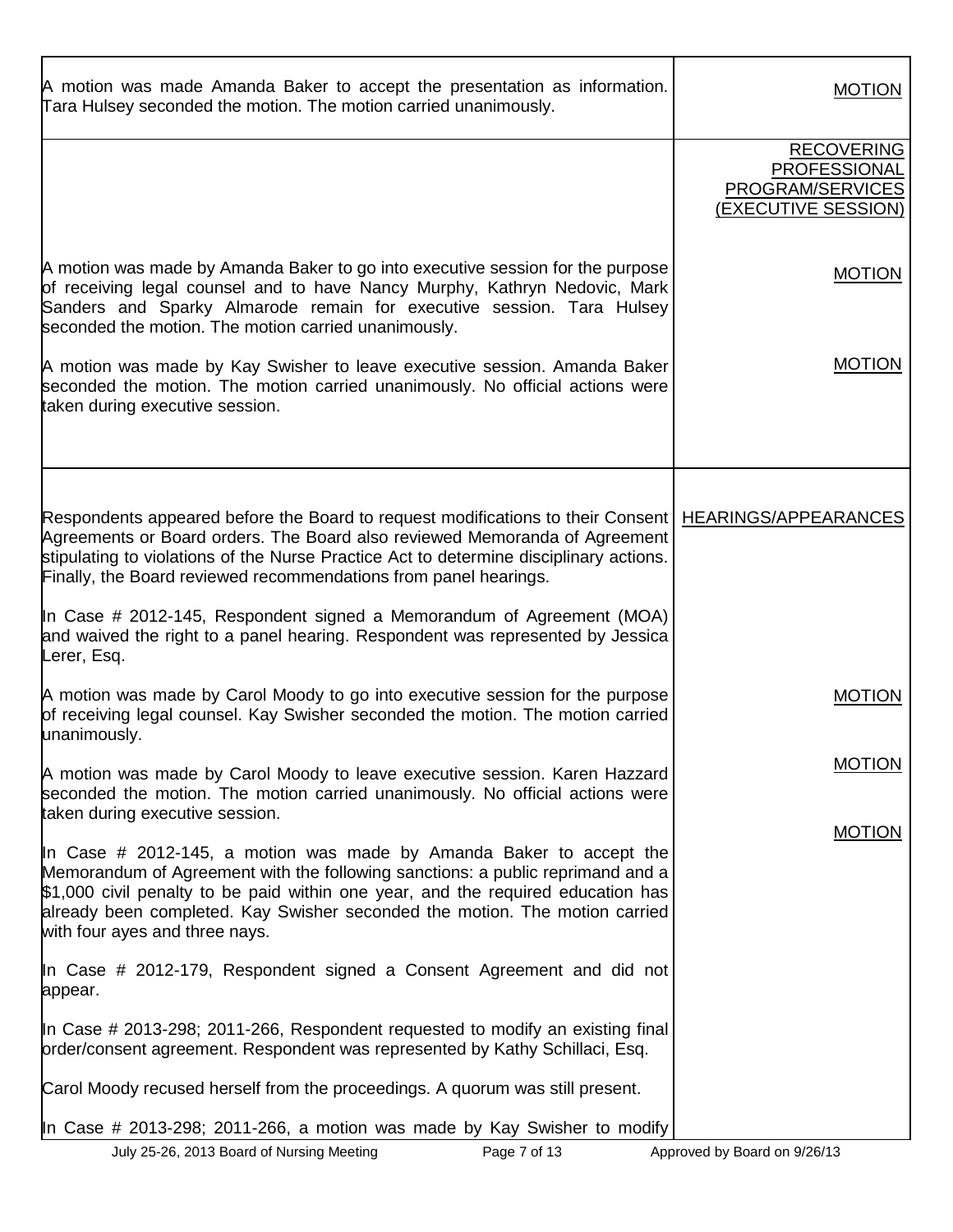| paragraph 1-E of the order under Conclusions of Law to include a probation<br>termination date of six months from July 25, 2013. Amanda Baker seconded the<br>motion. The motion carried with the recusal of Carol Moody.                                                                                                                                                                  | <b>MOTION</b> |
|--------------------------------------------------------------------------------------------------------------------------------------------------------------------------------------------------------------------------------------------------------------------------------------------------------------------------------------------------------------------------------------------|---------------|
| In Case # 2013-291; 2006-307; 2012-352, Respondent requested to modify an<br>existing final order/consent agreement. Respondent was aware of his/her right to<br>legal counsel and waived that right. Respondent appeared but was not<br>represented by legal counsel.                                                                                                                     |               |
| A motion was made by Amanda Baker to go into executive session for the purpose<br>of receiving legal counsel. Carol Moody seconded the motion. The motion carried<br>unanimously.                                                                                                                                                                                                          | <b>MOTION</b> |
| A motion was made by Amanda Baker to leave executive session. Karen Hazzard<br>seconded the motion. The motion carried unanimously.                                                                                                                                                                                                                                                        | <b>MOTION</b> |
| In Case # 2013-291; 2006-307; 2012-352, a motion was made by Tara Hulsey to<br>modify the terms of the Consent Agreement to lift the narcotics restriction as<br>requested. Amanda Baker seconded the motion. The motion carried unanimously.                                                                                                                                              | <b>MOTION</b> |
| In Case # 2013-290; 2011-322, Respondent requested to modify an existing final<br>order/consent agreement. Respondent was aware of his/her right to legal counsel<br>and waived that right. Respondent appeared but was not represented by legal<br>counsel.                                                                                                                               |               |
| Karen Hazzard recused herself from the proceedings. A quorum was still present.                                                                                                                                                                                                                                                                                                            |               |
| In Case # 2013-290; 2011-322, a motion was made by Tara Hulsey to modify the<br>terms of the Consent Agreement to lift probation as of July 25, 2013. Carol Moody<br>seconded the motion. The motion carried with the recusal of Karen Hazzard.                                                                                                                                            | <b>MOTION</b> |
| In Case # 2013-295; 2006-335, Respondent requested to modify an existing final<br>order/consent agreement. Respondent was aware of his/her right to legal counsel<br>and waived that right. Respondent appeared but was not represented by legal<br>counsel.                                                                                                                               |               |
| A motion was made by Carol Moody to go into executive session for the purpose<br>of receiving legal counsel. James Mallory seconded the motion. The motion<br>carried unanimously.                                                                                                                                                                                                         |               |
| A motion was made by Tara Hulsey to leave executive session. Kay Swisher<br>seconded the motion. The motion carried unanimously. No official actions were<br>taken during executive session.                                                                                                                                                                                               | <b>MOTION</b> |
| In Case # 2013-295; 2006-335, a motion was made by Karen Hazzard to modify                                                                                                                                                                                                                                                                                                                 | <b>MOTION</b> |
| the terms of the Order of Reinstatement to allow the respondent to sit for the<br>NCLEX-RN in lieu of completion of the clinical portion of the refresher course in<br>accordance with the NCLEX-RN requirements. Upon successful completion of the<br>NCLEX-RN, respondent shall submit a reinstatement application. Amanda Baker<br>seconded the motion. The motion carried unanimously. | <b>MOTION</b> |
| In Case # 2013-294; 2009-356, Respondent requested to modify an existing final<br>order/consent agreement. Respondent was aware of his/her right to legal counsel<br>and waived that right. Respondent appeared but was not represented by legal<br>counsel.                                                                                                                               |               |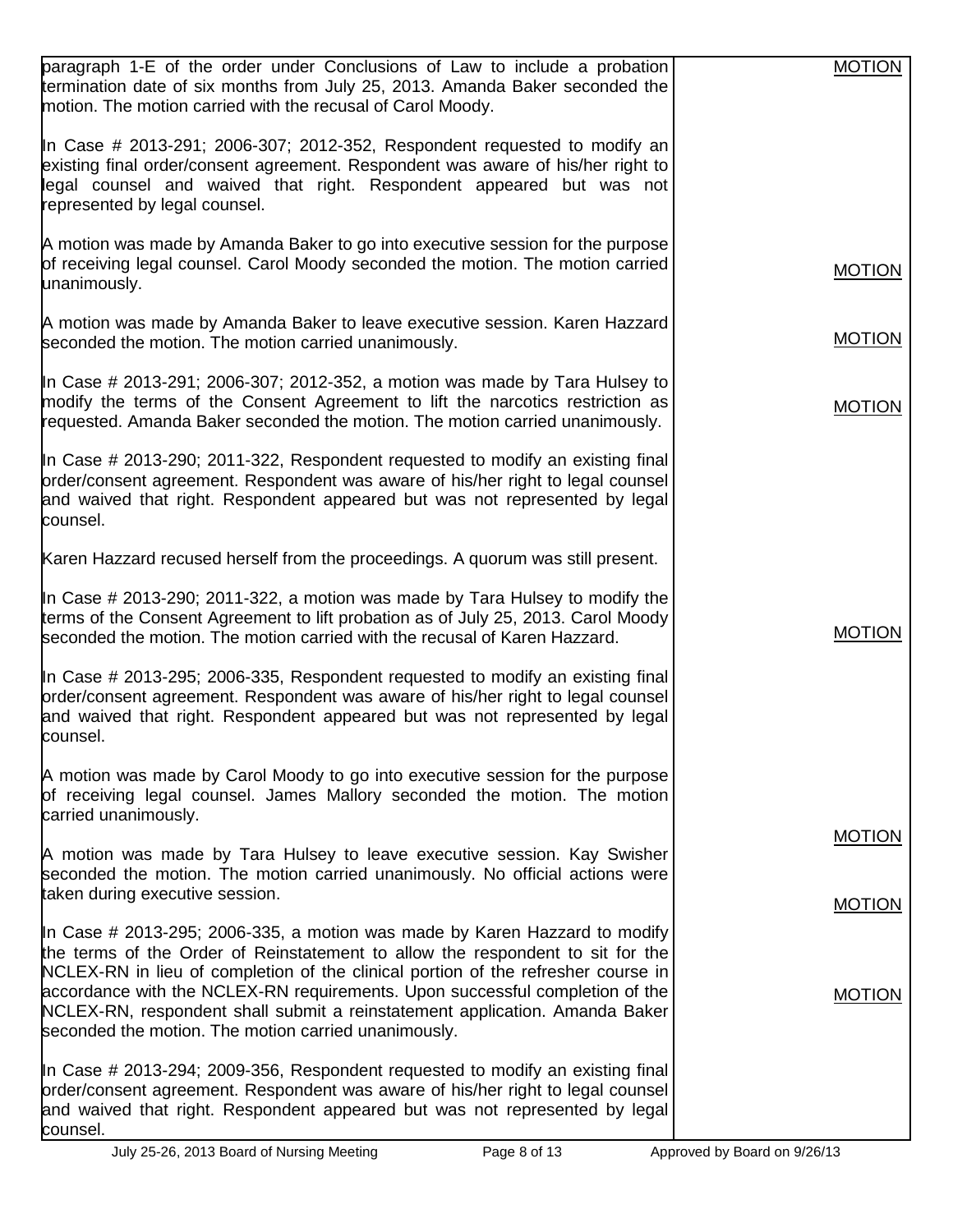| A motion was made by Carol Moody to go into executive session for the purpose<br>of receiving legal counsel. Karen Hazzard seconded the motion. The motion<br>carried unanimously.                                                                                                                                 |                   |
|--------------------------------------------------------------------------------------------------------------------------------------------------------------------------------------------------------------------------------------------------------------------------------------------------------------------|-------------------|
| A motion was made by Kay Swisher to leave executive session. Carol Moody<br>seconded the motion. The motion carried unanimously. No official actions were<br>taken during executive session.                                                                                                                       | <b>MOTION</b>     |
| In Case # 2013-294; 2009-356, a motion was made by Tara Hulsey to deny the<br>request for release from the Consent Agreement and request that RPP work with<br>the respondent in scheduling testing ahead of travel dates and in extreme travel                                                                    | <b>MOTION</b>     |
| delay situations outside of respondent's control. Karen Hazzard seconded the<br>motion. The motion carried unanimously.                                                                                                                                                                                            | <b>MOTION</b>     |
| In Case # 2009-189, a panel hearing was held on December 4, 2012. The panel<br>hearing recommendations were presented to the Board for review and<br>consideration. Respondent did not appear and was not represented by legal<br>counsel.                                                                         |                   |
| In Case # 2009-189, a motion was made by Carol Moody to accept the panel<br>hearing recommendations. Tara Hulsey seconded the motion. The motion carried<br>unanimously.                                                                                                                                           |                   |
| In Case # 2010-234, a panel hearing was held on December 4, 2012. The panel<br>hearing recommendations were presented to the Board for review and<br>consideration. Respondent did not appear and was not represented by legal<br>counsel.                                                                         | <b>MOTION</b>     |
| In Case # 2010-234, a motion was made by Amanda Baker to accept the panel<br>hearing recommendations. Tara Hulsey seconded the motion. The motion carried<br>unanimously.                                                                                                                                          |                   |
| In Case # 2010-271, a panel hearing was held on December 4, 2012. The panel<br>hearing recommendations were presented to the Board for review and<br>consideration. Respondent was aware of his/her right to legal counsel and waived<br>that right. Respondent appeared but was not represented by legal counsel. | <b>MOTION</b>     |
| In Case # 2010-271, a motion was made by Tara Hulsey to accept the panel<br>hearing recommendations. Amanda Baker seconded the motion. The motion<br>carried unanimously.                                                                                                                                          |                   |
|                                                                                                                                                                                                                                                                                                                    | <b>MOTION</b>     |
| A motion was made by Tara Hulsey to adjourn the meeting on July 25, 2013 at<br>3:47 p.m. Amanda Baker seconded the motion. The motion carried unanimously.                                                                                                                                                         | MOTION TO ADJOURN |
|                                                                                                                                                                                                                                                                                                                    |                   |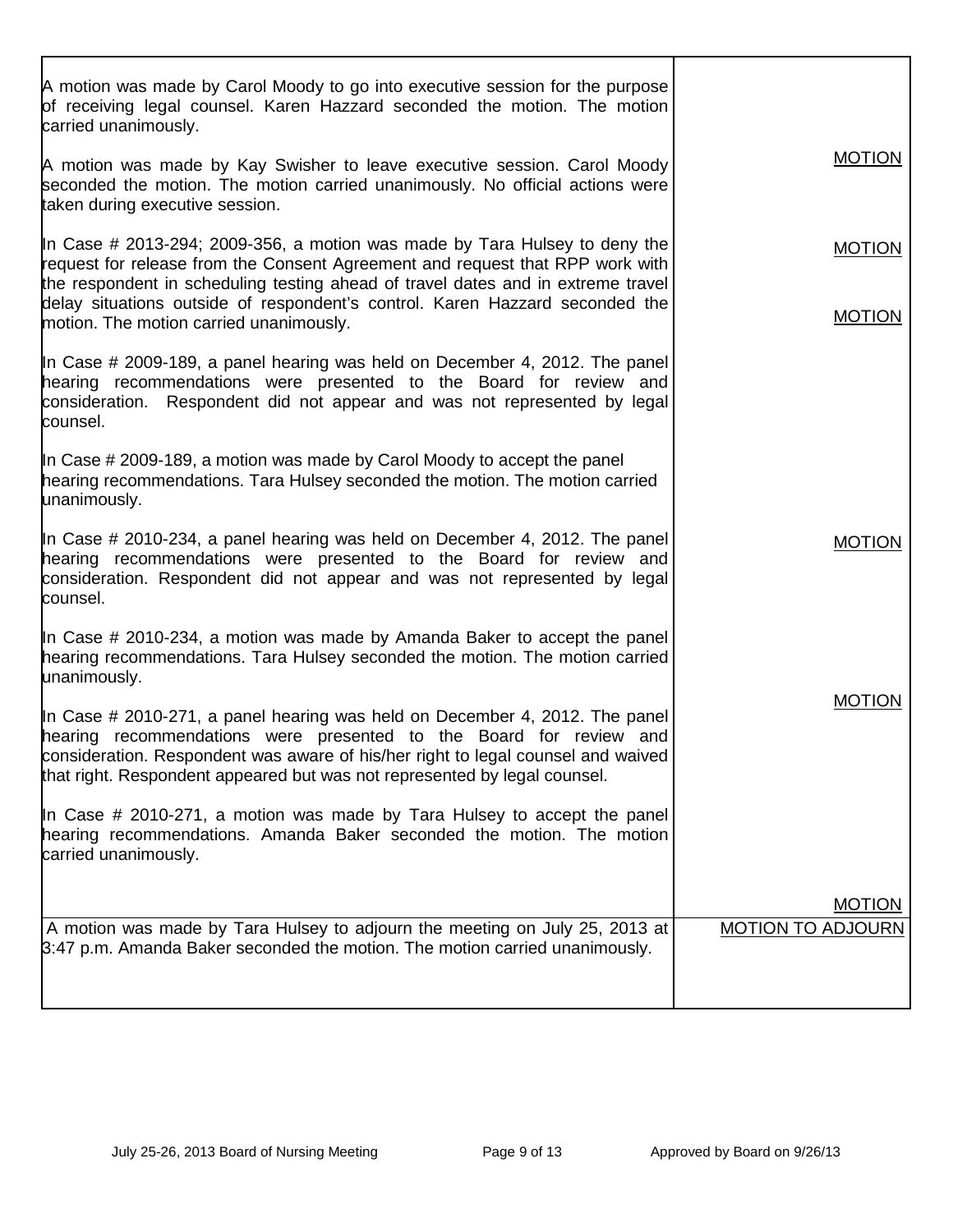## **Friday, July 26, 2013**

The Board reviewed Memoranda of Agreement stipulating to violations of the Nurse Practice Act to determine disciplinary actions. HEARINGS/APPLICATIONS

The Board reviewed an initial licensure application with "yes" responses to questions regarding criminal convictions. The Board also reviewed a reinstatement application with issues of unlicensed practice. In addition, the Board reviewed a worksite approval application. Finally, the Board reviewed applications for reinstatement of disciplined licenses.

In Case # 2011-66, Respondent signed a Memorandum of Agreement (MOA) and waived the right to a panel hearing. Respondent was represented by Travis Dayhuff, Esq.

A motion was made by Carol Moody to go into executive session for the purpose of receiving legal counsel. Kay Swisher seconded the motion. The motion carried unanimously.

A motion was made by James Mallory to leave executive session. Carol Moody seconded the motion. The motion carried unanimously. No official actions were taken during executive session.

In Case # 2011-66, a motion was made by Kay Swisher to accept the Memorandum of Agreement with the following sanctions: a private reprimand, a \$500 civil penalty to be paid within one year, and the completion of Medication Administration, Medication Errors, Medication Documentation, Critical Thinking, Legal Aspects, and Ethics Courses within one year. Karen Hazzard seconded the motion. The motion carried unanimously.

In Case # 2012-411, Respondent signed a Memorandum of Agreement (MOA) and waived the right to a panel hearing. Respondent was represented by Jon Ozmint, Esq.

A motion was made by Kay Swisher to go into executive session for the purpose of receiving legal counsel. Carol Moody seconded the motion. The motion carried unanimously.

A motion was made by Carol Moody to leave executive session. Kay Swisher seconded the motion. The motion carried unanimously. No official actions were taken during executive session.

In Case # 2012-411, a motion was made by Amanda Baker to accept the Memorandum of Agreement with the following sanctions: a public reprimand, one year probation starting retroactively to November 7, 2012, a \$500 civil penalty to be paid within six months, the completion of Legal Aspects, Ethics, Medication Administration, and Medication Documentation courses, one year narcotics restriction with an exemption for Ketamine, Propofol, and Versed; either an APRN or MD must be the supervisor providing oversight, and an RN will provide line-of-sight supervision. Respondent must comply with RPP requirements, and testing must be specifically for Versed, Ketamine, and Propofol. Karen Hazzard seconded the motion. The motion carried unanimously.

In Case # 2012-411,, an amended motion was made by Amanda Baker to

MOTION

MOTION

MOTION

MOTION

MOTION

MOTION

MOTION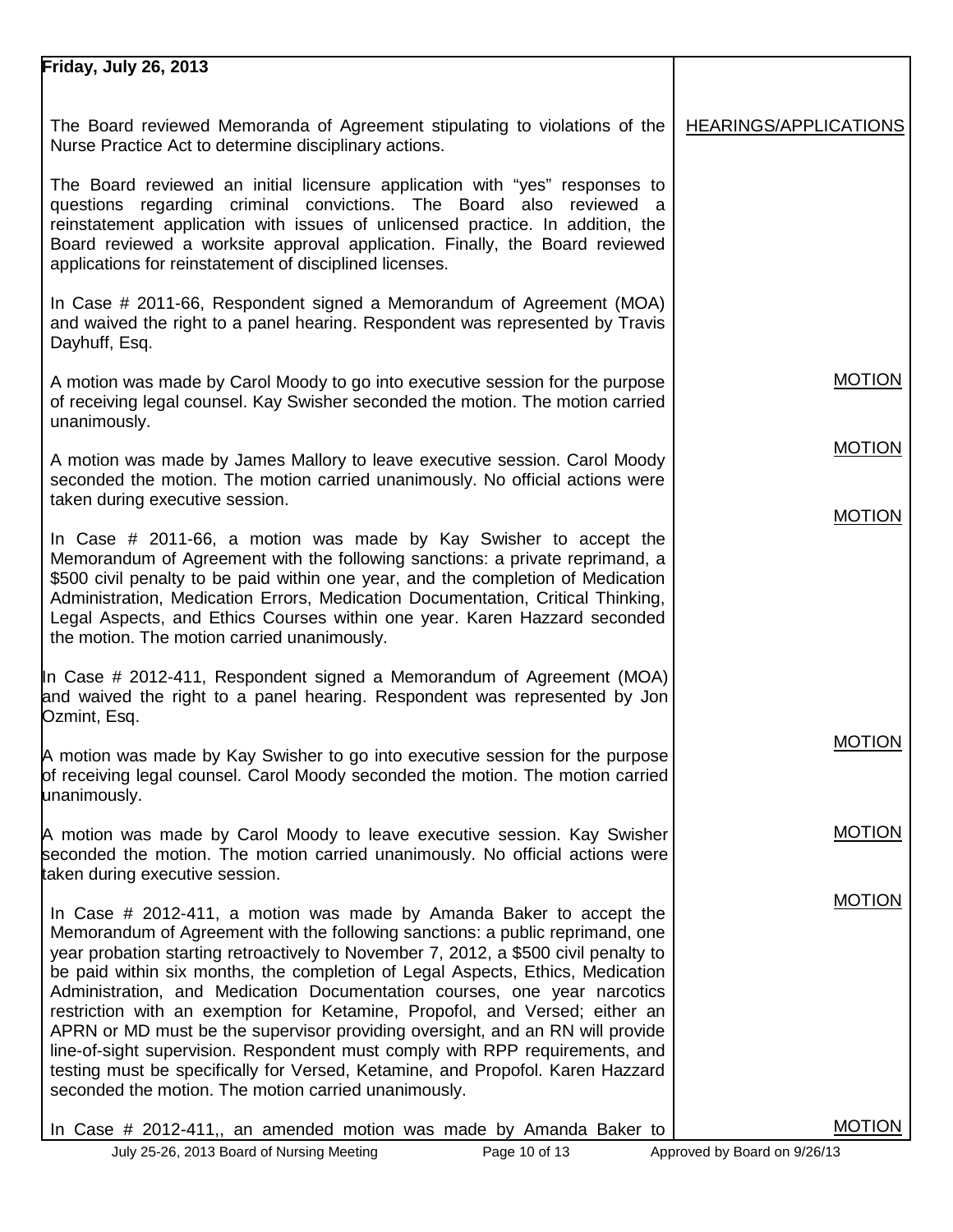| include that the Board desires to receive quarterly reports from the employer so<br>that the Board can ensure that even though the probationary status has<br>technically been lifted, that there is ongoing monitoring. Kay Swisher seconded<br>the motion. The motion carried unanimously.                                                                                                                                                         |               |
|------------------------------------------------------------------------------------------------------------------------------------------------------------------------------------------------------------------------------------------------------------------------------------------------------------------------------------------------------------------------------------------------------------------------------------------------------|---------------|
| In Case # 2011-306, Respondent signed a Memorandum of Agreement (MOA)<br>and waived the right to a panel hearing. Respondent was represented by Charles<br>Hill, Esq.                                                                                                                                                                                                                                                                                |               |
| A motion was made by Carol Moody to go into executive session for the purpose<br>of receiving legal counsel. Amanda Baker seconded the motion. The motion<br>carried unanimously.                                                                                                                                                                                                                                                                    | <b>MOTION</b> |
| A motion was made by James Mallory to leave executive session. Karen<br>Hazzard seconded the motion. The motion carried unanimously. No official<br>actions were taken during executive session.                                                                                                                                                                                                                                                     | <b>MOTION</b> |
| In Case $#$ 2011-306, a motion was made by Amanda Baker to accept the<br>Memorandum of Agreement with the following sanctions: a private reprimand, a<br>\$250 civil penalty to be paid within one year, and the completion of Legal<br>Medication<br>Medication<br>Administration,<br>Aspects,<br>Errors,<br>Medication<br>Documentation, and Ethics courses within one year. Karen Hazzard seconded<br>the motion. The motion carried unanimously. | <b>MOTION</b> |
| An applicant for worksite approval appeared before the Board. Respondent was<br>represented by T. Micah Leddy, Esq.                                                                                                                                                                                                                                                                                                                                  |               |
| A motion was made by Kay Swisher to go into executive session for the purpose<br>of receiving legal counsel. Karen Hazzard seconded the motion. The motion<br>carried unanimously.                                                                                                                                                                                                                                                                   | <b>MOTION</b> |
| A motion was made by Kay Swisher to leave executive session. Carol Moody<br>seconded the motion. The motion carried unanimously. No official actions were<br>taken during executive session.                                                                                                                                                                                                                                                         | <b>MOTION</b> |
| A motion was made by Amanda Baker to grant the worksite approval request.<br>Kay Swisher seconded the motion. The motion carried unanimously.                                                                                                                                                                                                                                                                                                        | <b>MOTION</b> |
| An applicant for licensure as a registered nurse by reinstatement appeared before<br>the Board regarding issues of unlicensed practice during refresher course clinicals.<br>Respondent was aware of his/her right to legal counsel and waived that right.<br>Respondent appeared but was not represented by legal counsel.                                                                                                                          |               |
| A motion was made by Amanda Baker to go into executive session for the purpose<br>of receiving legal counsel. Karen Hazzard seconded the motion. The motion<br>carried unanimously.                                                                                                                                                                                                                                                                  | <b>MOTION</b> |
| A motion was made by Carol Moody to leave executive session. Amanda Baker<br>seconded the motion. The motion carried unanimously. No official actions were<br>taken during executive session.                                                                                                                                                                                                                                                        | <b>MOTION</b> |
| A motion was made by Karen Hazzard to reinstate the license with the following<br>sanctions: a private reprimand and a \$250 civil penalty to be paid within six<br>months for failure to obtain a temporary license for completing the refresher<br>course. Kay Swisher seconded the motion. The motion carried unanimously.                                                                                                                        | <b>MOTION</b> |